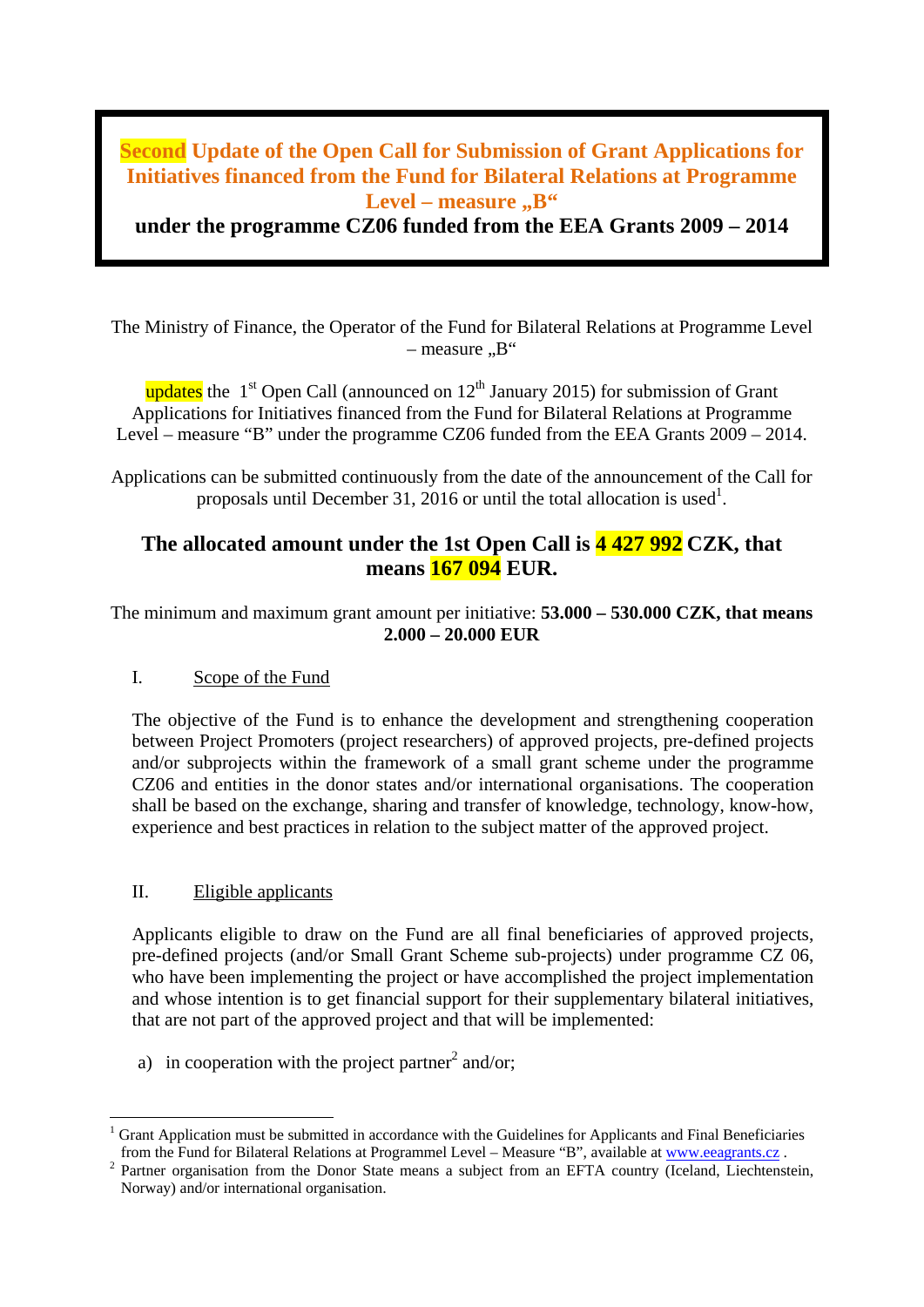b) in cooperation with institutions from the donor states and/or international organisations <sup>3</sup> competent in the subject matter of the project implementation (i.e. actively involved in the area of project implementation for a minimal period of 1 year).

Projects financed from the EEA Grants may be implemented in cooperation with institutions from Norway, Iceland and Liechtenstein and/or international organisations.

#### III. Eligible initiatives

The Fund is designed to finance targeted one-off or short-term supplementary initiatives in approved projects, pre-defined projects and/or subprojects within the framework of a small grant scheme under the programme CZ 06. These are not the initiatives crucial for achieving planned outcomes and outputs of the project/sub-project.

Initiatives, representing contribution to the implemented project and exchanging knowledge and/or experience between grant beneficiaries and the bilateral partner, will be supported.

Eligible initiatives that may be financed from the Fund are activities forging stronger bilateral relations during the implementation period of approved projects/sub-projects. Such activities are not part of the original planned budget and are implemented in cooperation with a project partner or institution from the donor state and/or international organisations. These are particularly:

Following initiatives will be financed from the Fund:

- study and work trips, study/exchange stays, work visits and bilateral working meetings with aimed at sharing experience and know-how, transferring best practices;
- bilateral/multilateral meetings, workshops, seminars;
- conferences aimed at bi-/multilateral meetings, presentations and building on contacts and working relations;
- the production of studies, analyses and documentation, data collection, their sharing and exchange to strengthen the cooperation between the Final Beneficiaries and entities in Donor States and international organisations;
- information and promotional initiatives to strengthen bilateral partnerships;
- other bilateral type actions.

<sup>&</sup>lt;sup>3</sup> International organizations are based on an international membership, reach and scope of activity. They include both inter-governmental organizations and international NGOs.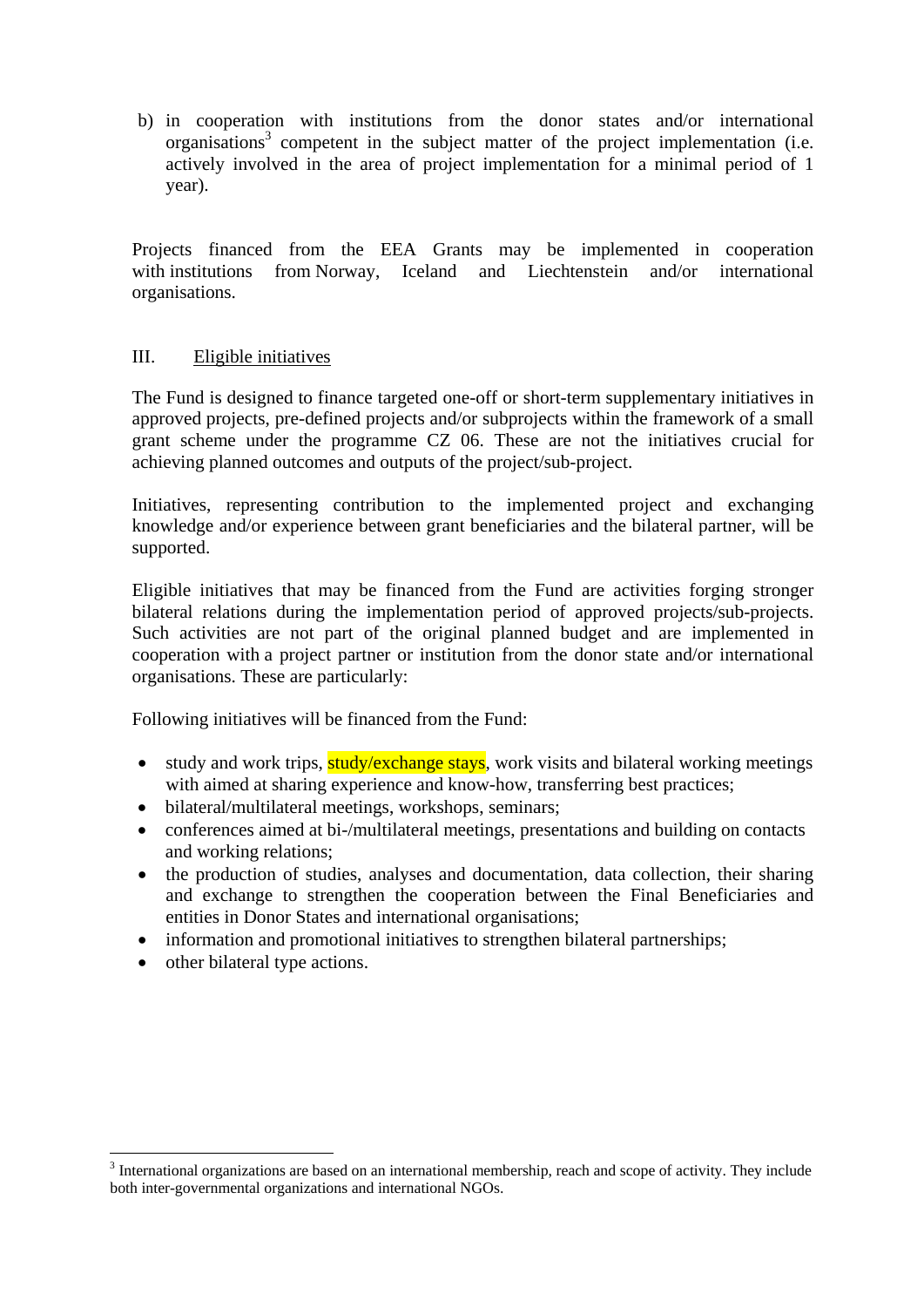## IV. Eligible expenditures and their reimbursement

According to Article 7.7 of the Regulation on the implementation of the European Economic area (EEA) Financial Mechanism 2009-2014, adopted by the EEA Financial Mechanism Committee, following categories of expenditure are eligible for funds:

- fees and travel costs for participation in conferences, seminars, study/exchange stays, courses, work meetings and workshops;
- travel costs for study trips abroad;
- travel costs, per diems and salary costs for visits by experts;
- taxi costs taxi may be used only in exceptional and justified cases, if transportation cannot be assured by other means of transport;
- expert fees:
- costs related to studies, including feasibility studies, and preparation of financial, economic and technical analyses;
- costs of conferences, seminars, working meetings and workshops, interpreting and translations of working materials;
- costs for promotional and information activities aimed at strengthening bilateral relations;
- external consultancy fees;
- travel insurance, ticket cancellation insurance:
- other costs related to the bilateral initiative (justified within the application).

Dates of the eligibility of expenditures to be covered by the Fund are given in the Grant Award Approval Letter and subsequently in the Grant Award legal act. The final date for the eligibility of expenditures is 1 month after the completion of all initiatives financed from the Fund. Expenditures will be eligible no later than till April 30, 2017.

The mechanism of eligible expenditures reimbursement (in CZK) is based on **ex-post** payments of incurred costs after the Final Report on the initiative implementation has been approved by the Fund Operator.

## V. Submission of the grant application

Grant applications can be submitted on a continuous basis, starting from the date of the call launch.

Evaluation of formal requirements and eligibility will be followed by the evaluation of the application relevance to initiatives and objectives implemented within the approved project, the scope of strengthening bilateral relations and the compliance with the Bilateral Fund objectives. Applications will be evaluated in the order according to the application submission date in the IS CEDR.

The application shall be submitted in the Czech language in given format and the requested grant amount shall be given in CZK.